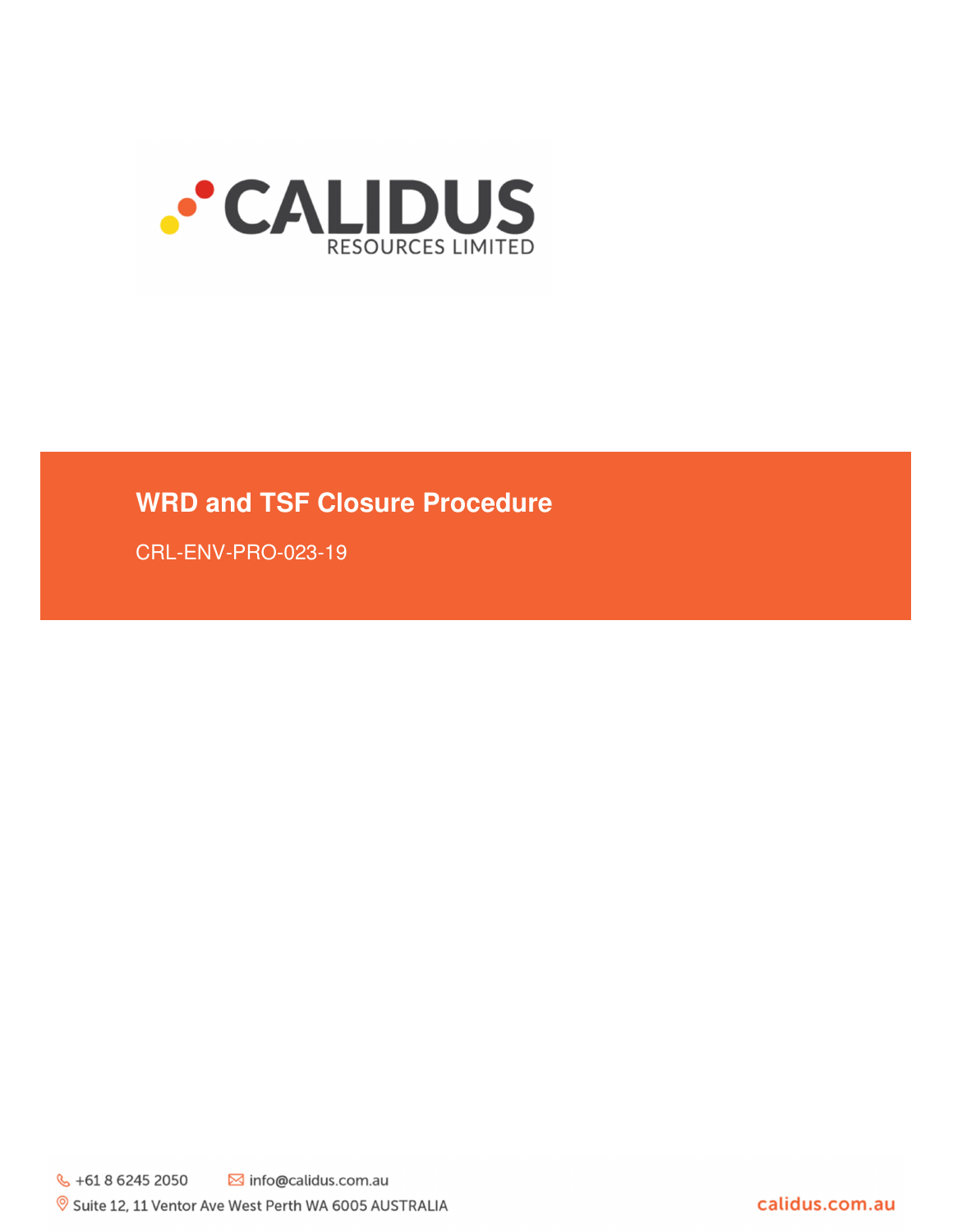

WRD and TSF Closure Procedure CRL-ENV-PRO-023 -19 2 October 2019

| <b>Rev</b> | <b>Revision</b><br><b>Details</b> | <b>Prepared</b>              | <b>Reviewed</b>          | <b>Authorised</b>         | <b>Date</b>             |
|------------|-----------------------------------|------------------------------|--------------------------|---------------------------|-------------------------|
|            | Internal Review                   | Rory Haymont -<br>Trajectory | Kate George -<br>Rapallo | Paul Brennan -<br>Calidus | 23<br>September<br>2019 |
| 2          | Rev 0                             | Rory Haymont -<br>Trajectory | Kate George -<br>Rapallo | Paul Brennan -<br>Calidus | 1 October<br>2019       |

Calidus Resources Limited ACN 006 640 553 PO Box 1240 West Perth WA 6872 Australia 6005 +61 8 6245 2050 info@calidus.com.au https://www.calidus.com.au/

This document has been prepared based on assumptions as reported throughout and upon information and data supplied by others.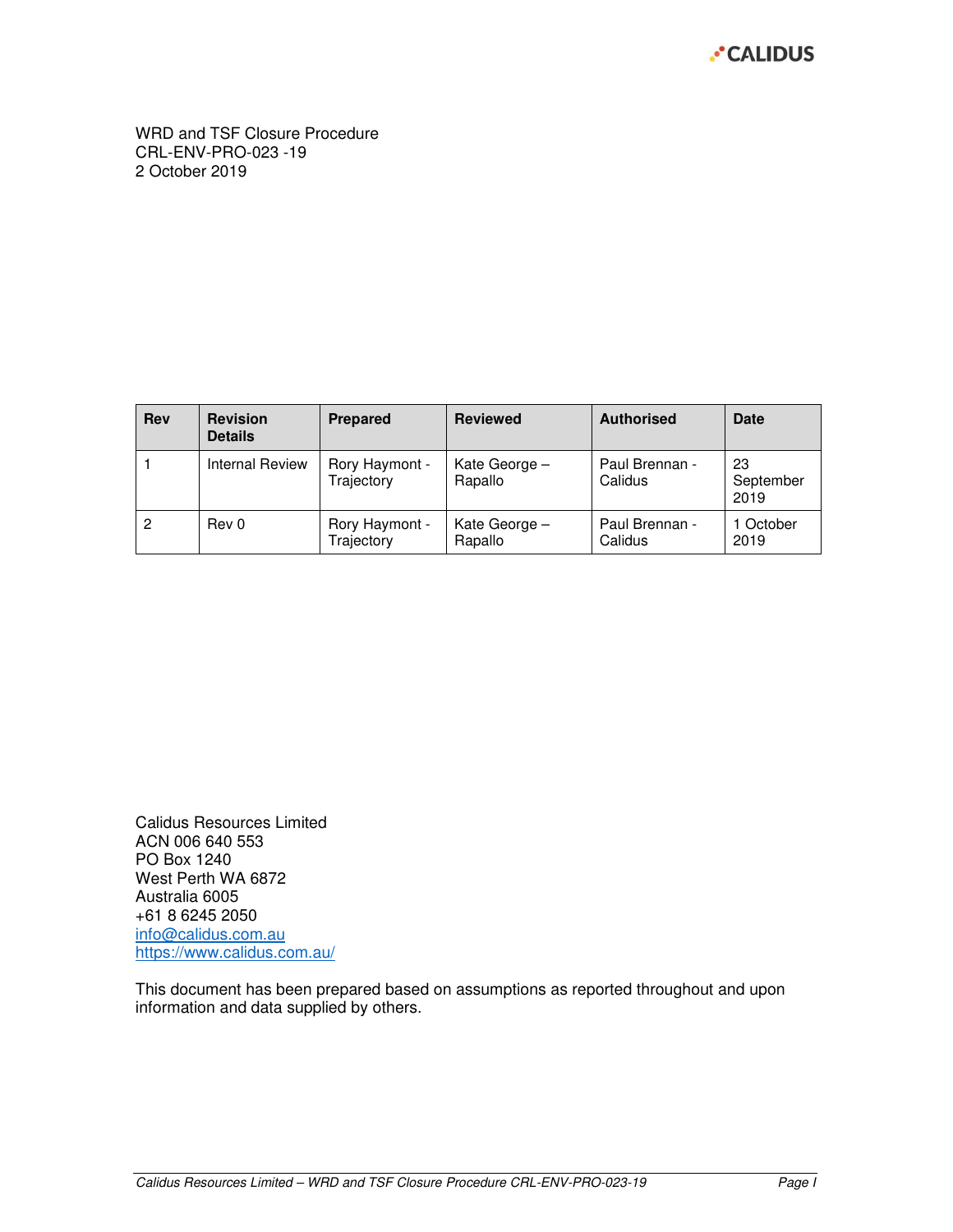

# **Table of Contents**

| 1            |     |  |  |
|--------------|-----|--|--|
|              | 1.1 |  |  |
|              | 1.2 |  |  |
|              | 1.3 |  |  |
|              | 1.4 |  |  |
| $\mathbf{2}$ |     |  |  |
| 3            |     |  |  |
|              | 3.1 |  |  |
| 4            |     |  |  |
|              | 4.1 |  |  |
|              | 4.2 |  |  |
|              | 4.3 |  |  |
|              | 4.4 |  |  |
| 5            |     |  |  |
| 6            |     |  |  |
|              | 6.1 |  |  |
|              | 6.2 |  |  |
| 7            |     |  |  |
| 8            |     |  |  |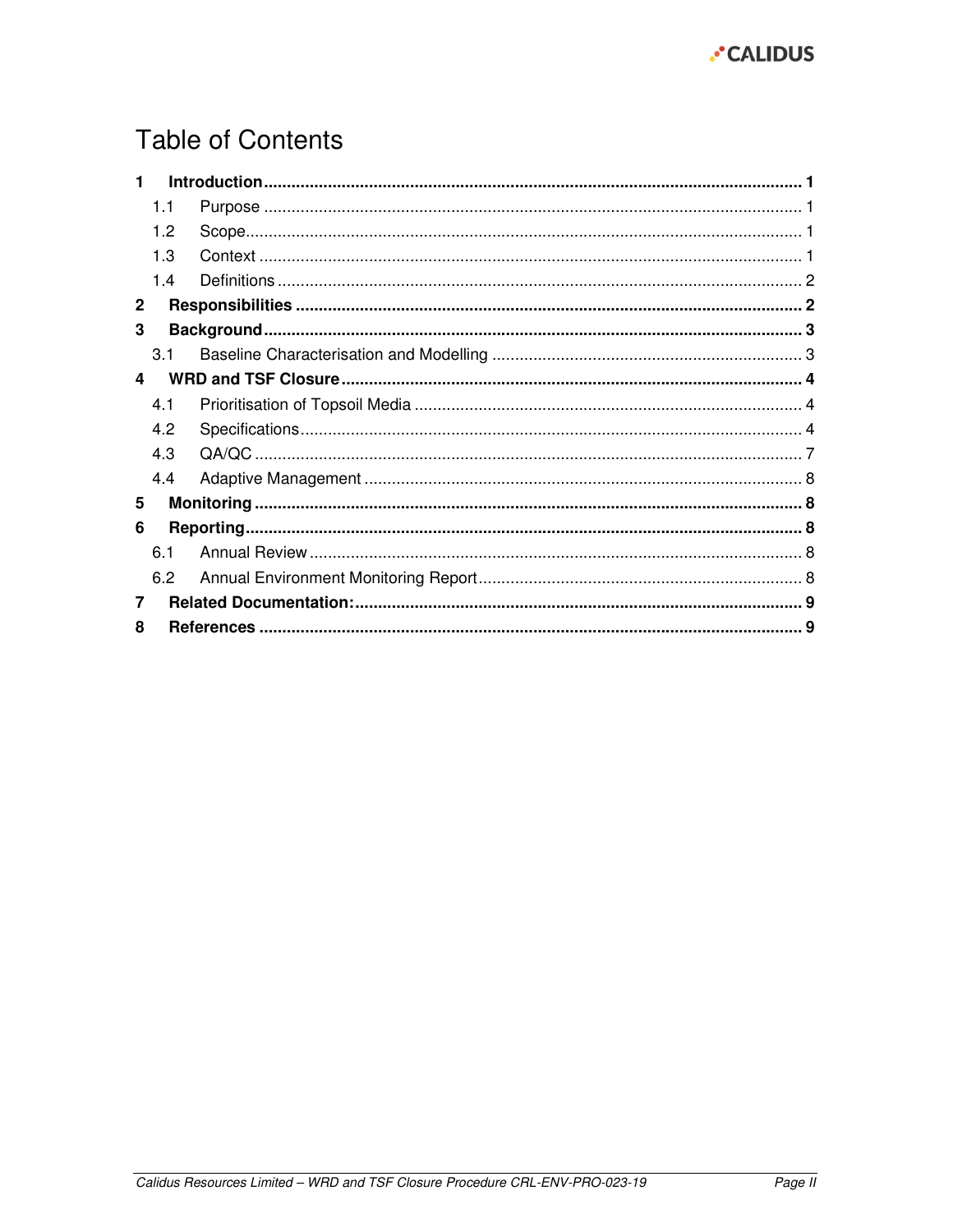

# 1 Introduction

The Waste Rock Dump (WRD) and Tailings Storage Facility (TSF) Closure Management Procedure has been prepared as part of the environmental management of Calidus Resources Limited's Warrawoona Gold Project (WGP).

#### 1.1 Purpose

The purpose of this procedure is to set forth closure specifications, construction methodology, QA/QC and monitoring requirements for the WRD and the TSF Closure to achieve safe, sustainable, non-polluting and ecologically sustainable outcomes. It is intended to be used as part of an overall framework to plan works and mitigate the environmental risks associated with the WGP.

### 1.2 Scope

This procedure applies to all Calidus controlled sites and their activities, employees, contractors and visitors, and is subject to the requirements of the Calidus Health, Safety and Environment (HSE) Standards and applicable environmental legislation.

### 1.3 Context

The environmental risks associated with WRD and TSF Closure at the WGP include:

- Potential impacts to the revegetated landscape due to erosional instability caused by gully or sheet erosion;
- Potential impacts to the rehabilitated landscape due to revegetation outcomes being less successful than predicted;
- Potential impacts due to sedimentation leaving the landform causing negative effects on ecological receptors or beneficial users;
- Potential impacts due to metalliferous drainage discharges from the WRD and TSF (See Metalliferous Drainage Management Procedure)

Section 4 provides the management actions proposed to manage these potential environmental risks at the WGP.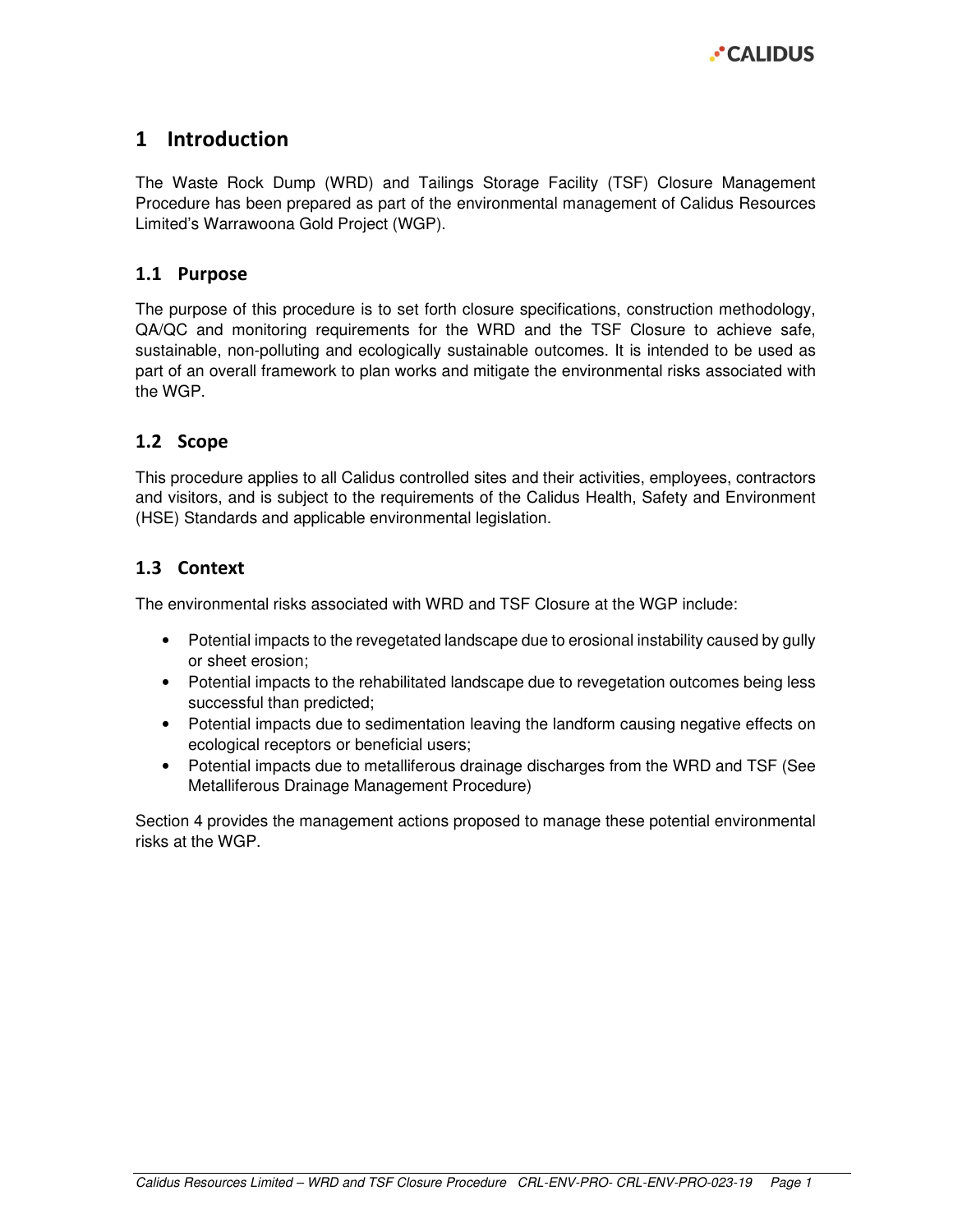

### 1.4 Definitions

| <b>Term</b>               | <b>Definition</b>                                                                    |
|---------------------------|--------------------------------------------------------------------------------------|
| <b>TSF</b>                | <b>Tailings Storage Facility</b>                                                     |
| <b>WRD</b>                | Waste Rock Dump                                                                      |
| <b>NAF</b>                | Non-Acid Forming                                                                     |
| Nickel Arsenic Zone (NAZ) | The zone of NiAs-rich waste rock that leaches soluble Nickle and Arsenic.            |
| <b>PAW</b>                | Plant Available Water                                                                |
| Bench/Berm                | Flat section between batters                                                         |
| <b>Batter</b>             | Slope section of landform                                                            |
| Inflection Point          | Point at which angle changes in batter                                               |
| <b>Bulk Push</b>          | Process where dozer creates the shape of the landform profile                        |
| <b>Final Trim</b>         | Process by which dozer cuts shape to tolerance and even compaction                   |
| Amour                     | Placement of durable waste over less durable/more erosive waste rock                 |
| Growth Medium             | Topsoil or subsoil which is spread over prepared surfaces to promote<br>revegetation |

# 2 Responsibilities

All Calidus employees and contractors are required to comply with the requirements of this procedure.

Accountability for fulfilling the requirements of this procedure is dependent on the stage of Project development (exploration, construction, operations, decommissioning).

During construction stages, whether activities are undertaken by an external service provider or internal Calidus personnel, the Project Manager / Registered Manager will be accountable for ensuring the requirements of this procedure are met.

During operational, decommissioning and closure stages, the General Manager (Registered Manager) will be accountable for ensuring the requirements of this procedure are met.

| Role                                                                          | <b>Responsibility</b>                                                                                                |
|-------------------------------------------------------------------------------|----------------------------------------------------------------------------------------------------------------------|
| Exploration Manager/ Project Manager /<br>Registered Manager/ General Manager | Accountable for ensuring the requirements of the procedure are<br>met dependent on the stage of project development. |
| Mining Manager, Processing Manager                                            | Implement and maintain the WRD and TSF Closure Procedure and<br>associated Standard Operating Procedures             |
|                                                                               | Review the WRD and TSF Closure Procedure and associated<br><b>Standard Operating Procedures</b>                      |
|                                                                               | Annual Audit of Compliance                                                                                           |

Table 1: Responsibilities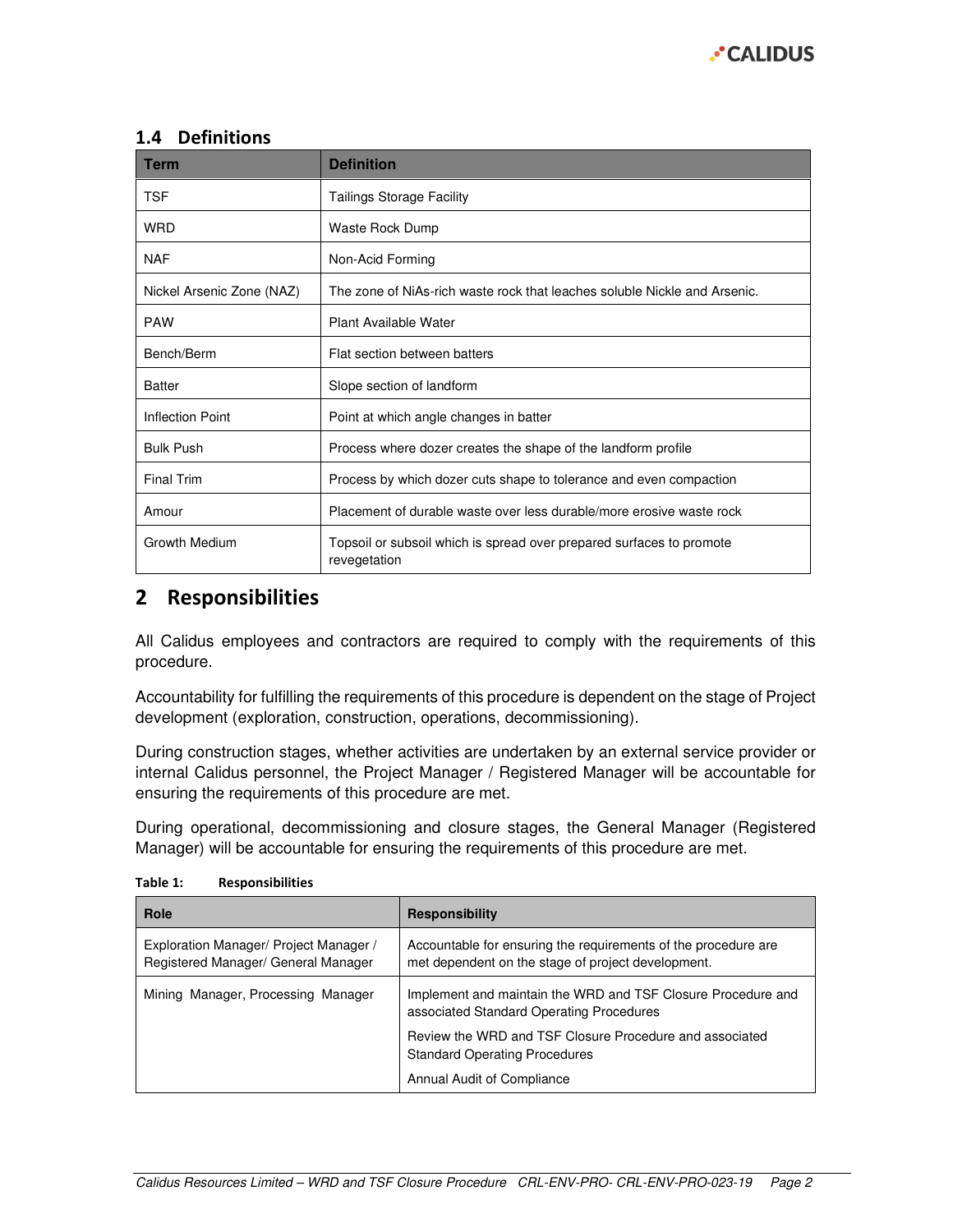

| Role                                       | <b>Responsibility</b>                                                                                                             |
|--------------------------------------------|-----------------------------------------------------------------------------------------------------------------------------------|
|                                            | Organise the review and update, of this WRD and TSF Closure<br>Procedure annually                                                 |
|                                            | Deliver monitoring/reporting data to the Environmental Department                                                                 |
|                                            | Implement and deliver awareness training programs to personnel,<br>contactors and visitors                                        |
| Site Environmental Advisor                 | Implement monitoring programs                                                                                                     |
|                                            | Maintain monitoring, rehabilitation and growth medium inventory<br>records                                                        |
|                                            | Implement and deliver awareness training programs to personnel,<br>contactors and visitors                                        |
| Senior Environmental Advisor               | Deliver monitoring/reporting data to the appropriate regulatory<br>authority                                                      |
| <b>Construction and Operation Managers</b> | Endorse implementation of the WRD and TSF Closure Procedure<br>by Project personnel and contractors.                              |
| All personnel, contractors and visitors    | Participate in awareness training prior to commencing duties<br>WRD and TSF Closure Procedure in daily activities, where relevant |

# 3 Background

The WGP is located along the Warrawoona Ridge which forms the local surface water divide with the Brockman Hay Cutting/Sandy/Camel Creek system located to the south of the ridge and the Brockman Creek to the north.

Both the WRD and the TSF use the local relief and are effectively "hidden" within the ranges. The WRD is confined on the southern side by ranges, whereas the TSF only relies on one engineered structure (as opposed to four for a conventional paddock style TSF), being a modest 17m high, 250m long embankment. Such "valley fill" TSF's are preferred by DMIRS.

There are three land systems overlying the project area, the dominant being the Talga land system which is characterised as erosional surfaces, hill tracts and ridges on basalt, greenstones, schist, other metamorphic rocky rounded crests, steep upper slopes and more gently foot slopes.

## 3.1 Baseline Characterisation and Modelling

### **3.1.1 Characterisation and Classification**

Project geology is characterised by high-Mg basaltic lavas with lesser tholeiitic, andesite, sodic dacite, potassic rhyolite, chert and banded iron formation (BIF). Surficial layers comprise of only 3% of the total mined volumes and include topsoil and subsoils which are generally coarse grained with low clay fraction proportions, the subsoils becoming more gravel rich at depth. There is a shallow oxide layer locally. The majority of the waste rock is characterised as unweathered and will be durable as mined waste rock.

#### **3.1.2 Benchmarks and Modelling**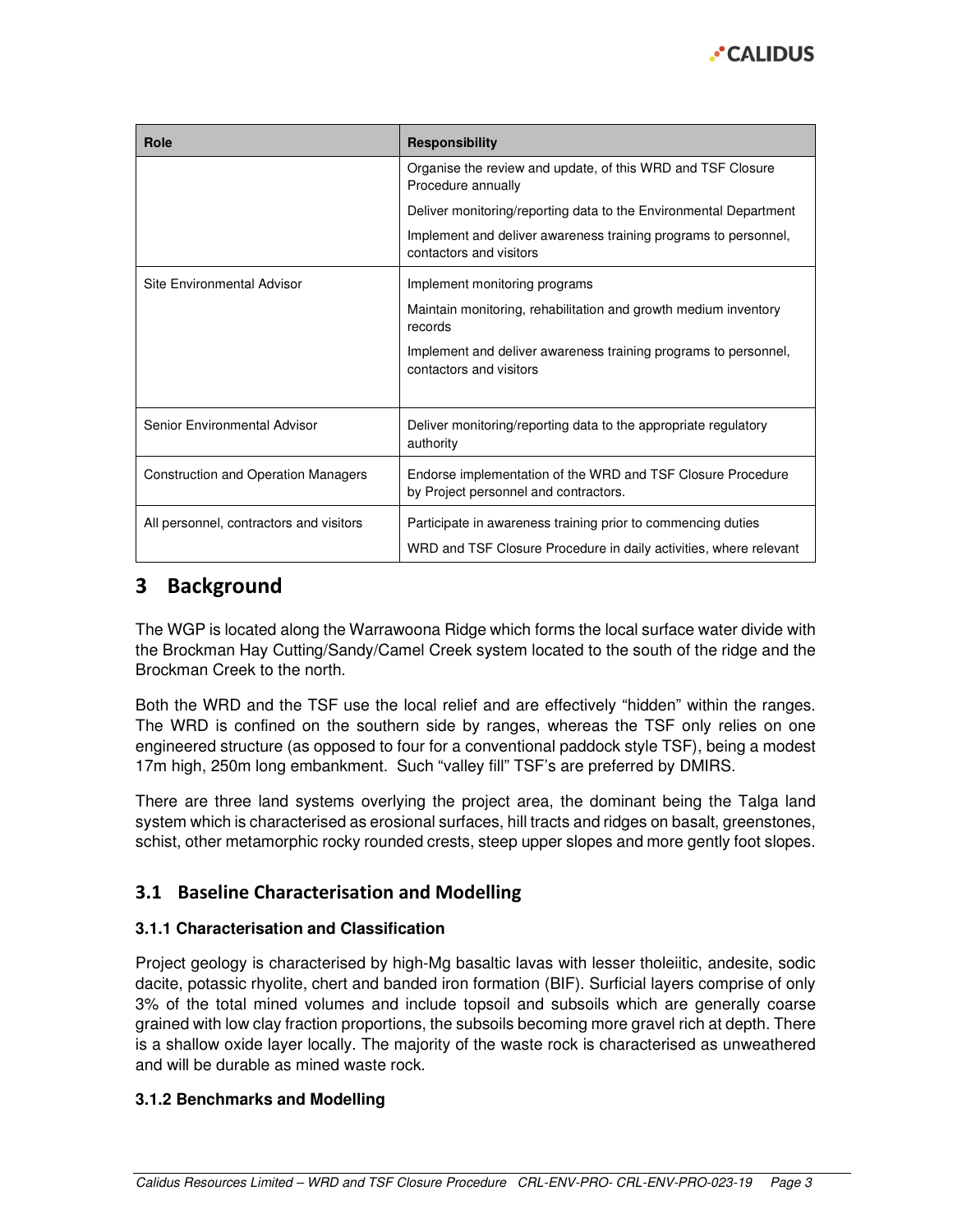

There have been a number of landform designs, erosion modelling studies, landform trials and full-scale landform construction benchmarks which Calidus has been in a position to review during the development of this procedure. The nearby Telfer Mine has been undertaking trials and progressive rehabilitation for over twenty years (Pit 13 being the first in 1996). Currently Telfer is constructing single slope batters of between sixty and eighty metres with monitoring indicating generally good erosional stability performance.

The landform evolution modelling studies from the Telfer Project have routinely produced modelling results from durable waste rock with single slopes of sixty metres or more that are considered erosionally stable (Trajectory unpublished data). This is well in excess of the 15 to 20 metre lifts which are intended for the Warrawoona Project.

As the vast majority of the waste rock will be durable blocky waste there can be a high degree of confidence the landforms will be stable with the TSF embankment being prescribed a minimum armouring cover of 2m, a depth to which no erosion gullies cuts beyond when durable waste is being modelled over a 500-year period in the four modelling studies reviewed by the Telfer Project (Trajectory unpublished data).

Another consideration at Warrawoona is the shortfall of topsoil within which the project is placed. Trials are to be conducted with very thin topsoil layers and direct seeding into the tailings which have been characterised as being geochemically benign (GCA 2019).

The project can observe results for direct or shallow topsoil seed at older TSF landforms at Lienster and Telfer where revegetation into benign tailings is to a very high standard, particularly with respect to the establishment of woody perennials. This is likely because in benign tailings, native plants have more Plant Available Water (PAW) then waste rock, which in this case is low fines content, but are not constrained by chemical attributes of the tails.

# 4 WRD and TSF Closure

## 4.1 Prioritisation of Topsoil Media

Due to the Project location high in the Warrawoona Ranges, with some 80m of relief, there may be insufficient topsoil available that can be won from typical "grubbing and clearing" of the TSF and WRD locations, and within the site generally. Harvest and storage of growth media will be maximised during project development. What available stockpile material can be reclaimed will be conserved for closure as per the Calidus Clearing and Grubbing Procedure (CRL-ENV-PRO-002-19). Means of utilising the available media include:

- Creation of topsoil "islands" on the TSF, in parallel with direct seeding trials where there is insufficient topsoil available and full coverage is not possible
- Prioritising the spreading topsoil on the batters of the WRD's

### 4.2 Specifications

Based on waste rock durability, the availability of growth media and in consideration of the surrounding environment, the waste rock dump and tailings embankment have been specified to have slopes of <18° with growth media prioritised to the batters. To avoid failure risk of concentrating drains constructed over waste rock or tails, rainfall will be contained in cells which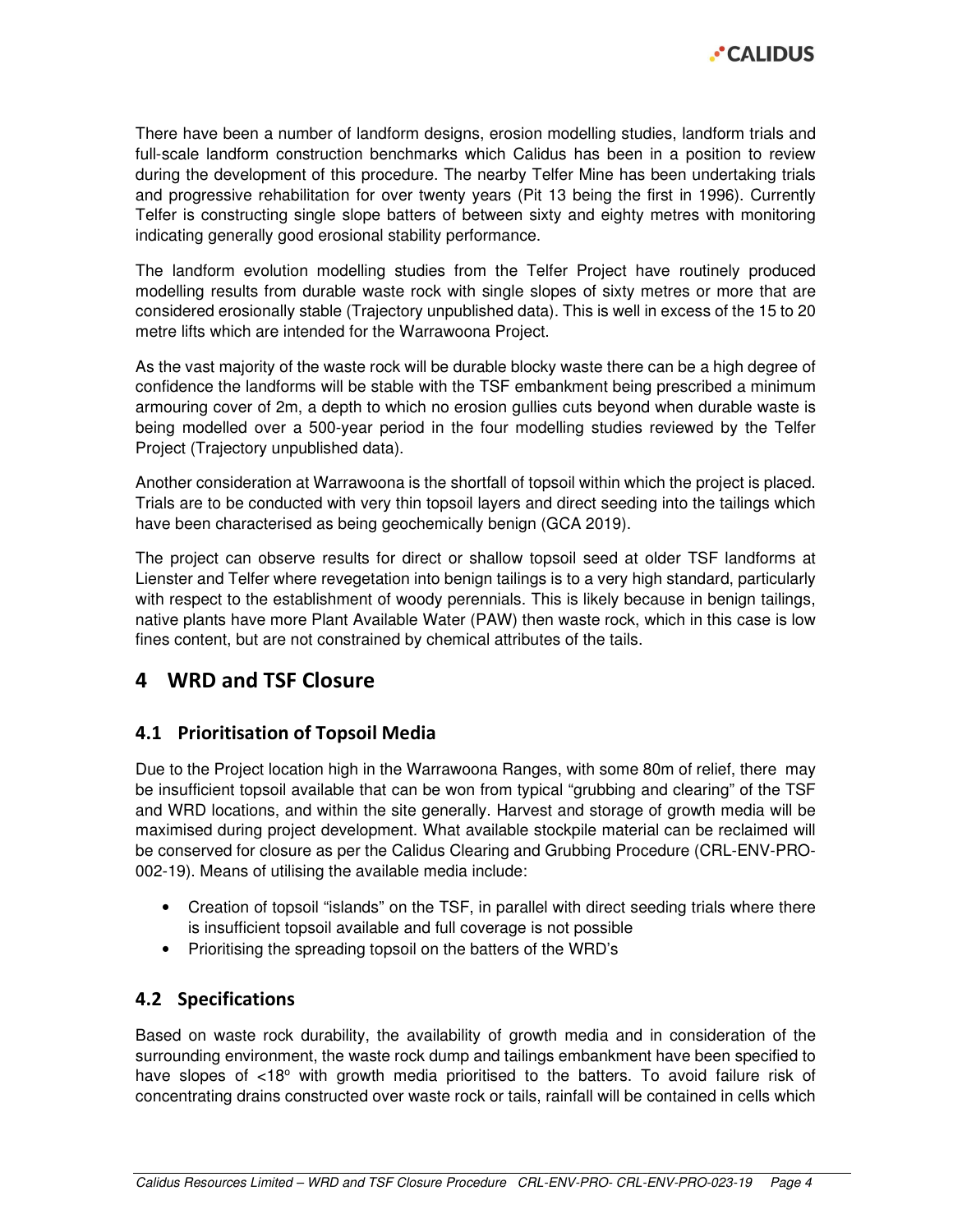

can hold a PMP except for the area overlying any NAZ containment cells, in which case the surface will grade away from the footprint of these cells.

The specifications and schematic for the landform closure are set out in Table 1 and Figure 1 respectively.

| Table 1 WRD and Tailings Closure Specifications |  |  |  |  |  |
|-------------------------------------------------|--|--|--|--|--|
|-------------------------------------------------|--|--|--|--|--|

| <b>Design Feature</b>                                                    | <b>Specification</b>                                                                                                                                                                                                                                                                                                                                                                                                                                                                                        |
|--------------------------------------------------------------------------|-------------------------------------------------------------------------------------------------------------------------------------------------------------------------------------------------------------------------------------------------------------------------------------------------------------------------------------------------------------------------------------------------------------------------------------------------------------------------------------------------------------|
| <b>Bench Height For Single Slope</b>                                     | $10-20m$                                                                                                                                                                                                                                                                                                                                                                                                                                                                                                    |
| Maximum Batter Slope Angle (Upper<br>Section)                            | 20° (the batter face may include a crest platform of 1-2 of<br>angle of repose slope formed through the process of crest<br>bund construction and five the profile a 'mesa' features)                                                                                                                                                                                                                                                                                                                       |
| Maximum Batter Slope Angle (Lower<br>Section)                            | $15^{\circ}$                                                                                                                                                                                                                                                                                                                                                                                                                                                                                                |
| <b>Maximum Average Slope (Batter Section)</b>                            | < 18°                                                                                                                                                                                                                                                                                                                                                                                                                                                                                                       |
| <b>Inflection Point</b>                                                  | Any location from lower to upper one third of slope                                                                                                                                                                                                                                                                                                                                                                                                                                                         |
| <b>Armouring</b>                                                         | 2m minimum durable fresh water rock armouring - TSF only if<br>required.                                                                                                                                                                                                                                                                                                                                                                                                                                    |
| <b>Crest/Perimeter Configuration Top/Flat</b><br>sections                | Perimeter Crests will have bund to contain PMP, minimum 1m,<br>and grade away from the perimeter for 10-20m at $2.5^{\circ} - 5^{\circ}$                                                                                                                                                                                                                                                                                                                                                                    |
| <b>Drainage Flat Surfaces - Cell Containments</b>                        | Cell bunds every between $1 - 2$ ha of a height to contain PMP<br>which will be approximately 0.7m.                                                                                                                                                                                                                                                                                                                                                                                                         |
| Drainage Tailings Top Surface - Cell<br><b>Containments and Spillway</b> | Most of the top surface of the TSF will be managed with drainage<br>containment cells as described above. A Closure spillway will be<br>constructred to convey run off from natural ground and portions<br>of the tailings surface which cannot be configured into<br>containment cells. This spillway will be constructed over high<br>durability natural ground and the area which is not covered by<br>cells and the spillway will be covered with durable waste rock to<br>act as a sedimentation trap. |
| <b>Growth Media - WRD</b>                                                | Growth Media placed on batter surfaces to a depth of 200mm.                                                                                                                                                                                                                                                                                                                                                                                                                                                 |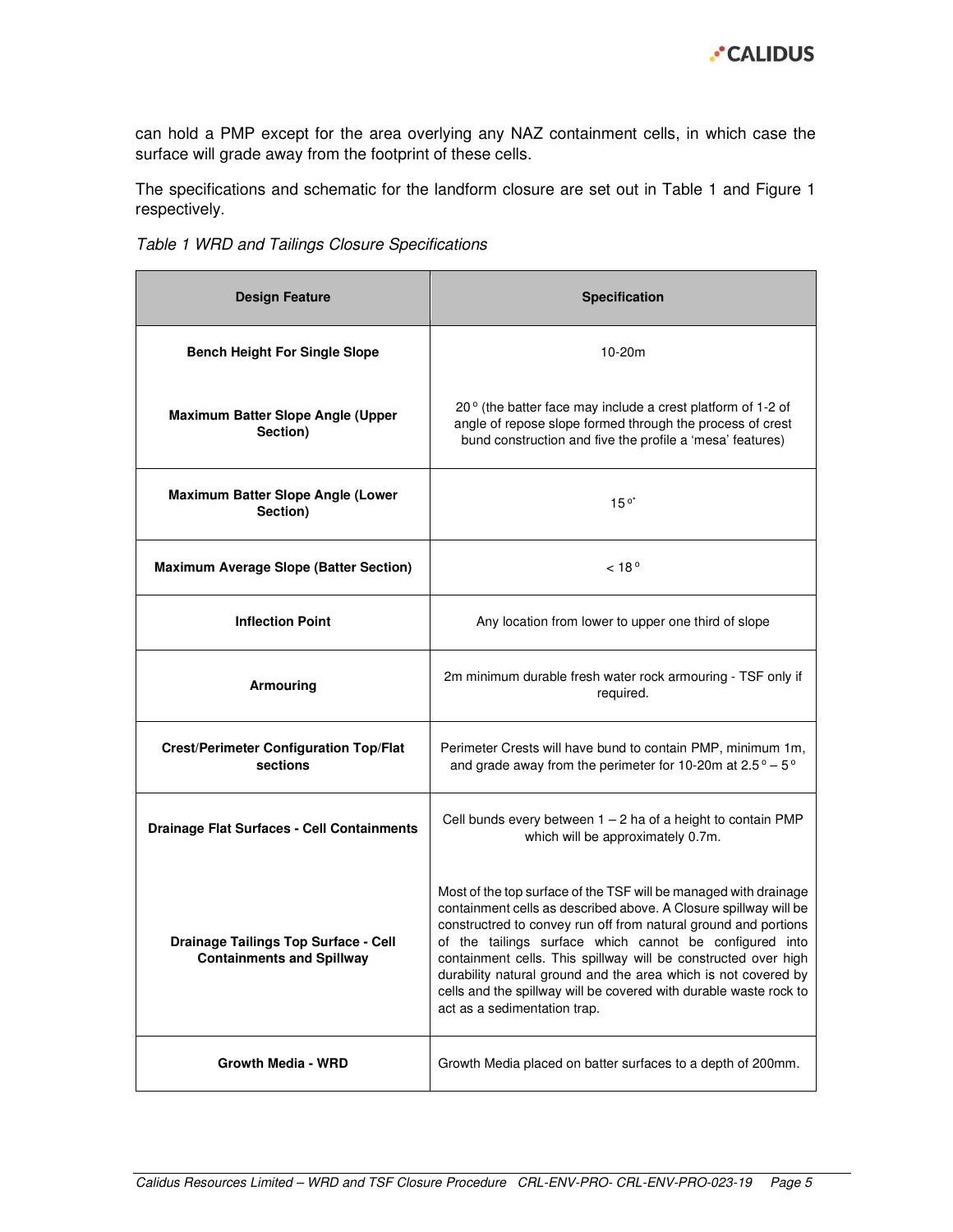

| <b>Design Feature</b>        | <b>Specification</b>                                                                                                                                                                                                                                                                                                                                                                                         |
|------------------------------|--------------------------------------------------------------------------------------------------------------------------------------------------------------------------------------------------------------------------------------------------------------------------------------------------------------------------------------------------------------------------------------------------------------|
| Growth Media - TSF           | Growth Media placed on batter surfaces to a depth of 200mm.<br>To the extent growth media is available it will be spread to<br>150mm. Flat surfaces will be the subject of trials to ascertain if<br>direct seeding will be successful in response to the significant<br>shortage of both topsoil and subsoil. The surface cover may<br>involve a mix of growth media and non-growth media covered<br>areas. |
| <b>Substrate Integration</b> | Deep Rip/contour plough surface                                                                                                                                                                                                                                                                                                                                                                              |



# **4.2 Construction Methodology and Tolerances**

The following sequence of works will occur in the closure implementation procedures. These activities will be controlled by the Mining Manager and the Processing Manager respectively:

**1. Bulk Push.** Push waste rock with large dozers to the design shape to a tolerance of both +/-  $1^{\circ}$  +/- 10cm.

**2. Final Trim.** Cut batters to design shape using lighter low track dozers (such that there is even track compaction and primarily only track shoes are visible in the final surface which is planar. Where "marry in" is required this is completed so that it is gentle/well graded to avoid water concentration.

**3. Armour:** Where armour is required place armour to the specified depth (2m minimum) as directed. The armour can be placed at both the top and the bottom of the batter at the optimum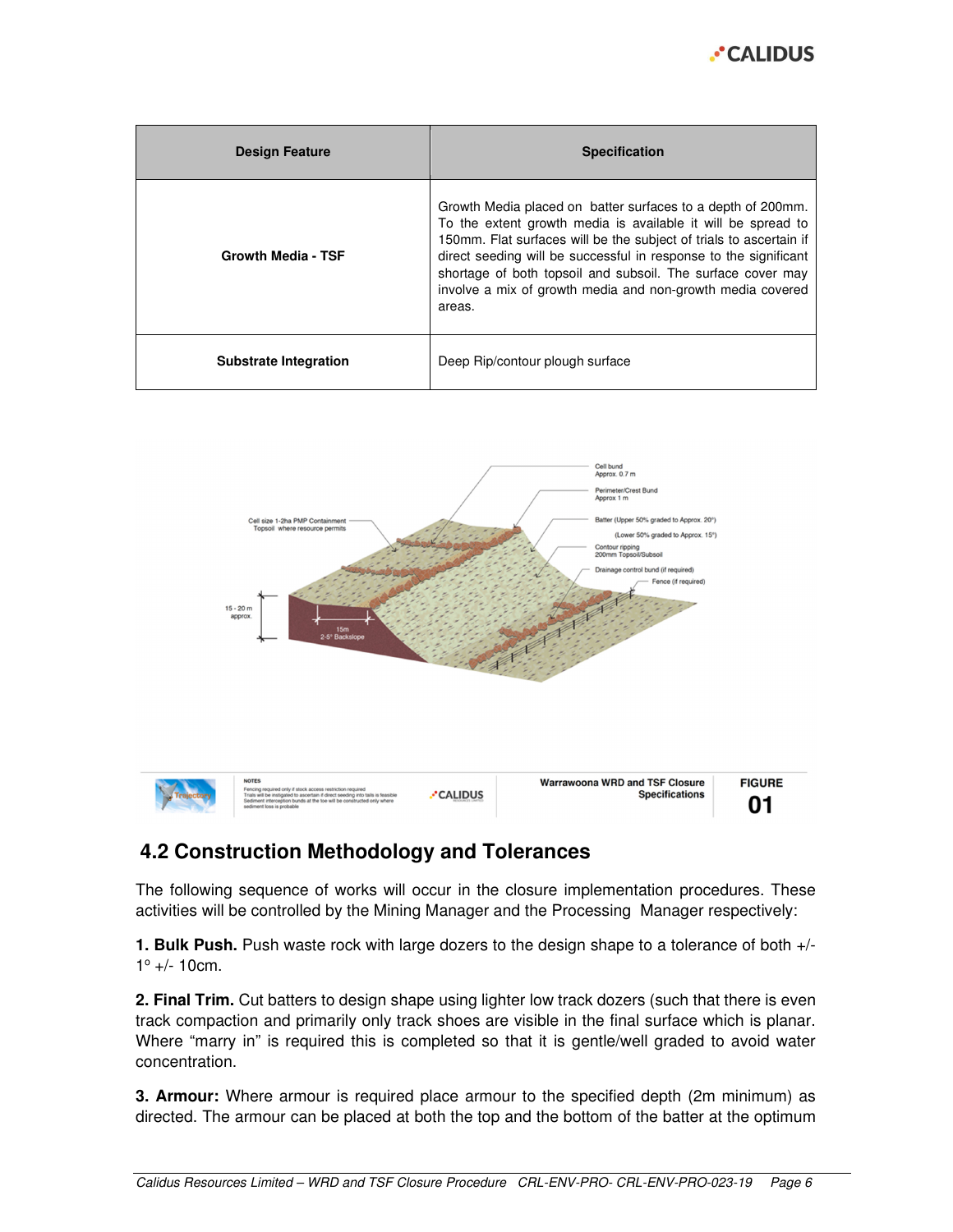

density. Oversize material in many cases can be extracted from the general waste rock being spread and pushed to the bottom. The armour should be placed to  $+/-$  10cm however locally there may be instances of +/- 200mm due to the fraction size.

**4. Growth Media Batters:** Growth Media will be placed at a depth of 200mm on batters. 200mm is the maximum depth in any one location and the placement of growth media should be measured by the volume tipped out for spreading, not by depth measurements on the batter. Some bare or thin patches are acceptable due to the difficulty of spreading a thin layer with dozers. A light, low centre of gravity dozer must be used so that the soil structure is not destroyed, and the target spread depth and evenness can be achieved. Soil should be placed at both the top of the batter and by reversing Articulated Dump Trucks up the lower 50% of the batter and tipping to the correct density. This will minimise the distance the growth media is spread and the degradation of the soil.

**5. Growth Media Flats:** Growth Media will be placed at a depth of 150mm on flat areas. The material should be tipped out in a configuration that minimises spread distances. A light, low centre of gravity dozer must be used so that the soil structure is not destroyed. There may be in sufficient coverage for growth media over all flat areas. Trials will occur to ascertain if tailings can function as a growth media.

**6. Drainage Flat Areas**: Flat areas will be cut and levelled according to the design shapes provided. Crest bunds will be constructed at batter crests to 1m with cell bunds to 0.7m. For all bunds, the surfaces will grade away from the bund by at least 1 degree for 20m. The bunds will be formed from in situ material constructed in accordance with Figure 1.

**7. Contour Ripping & Seeding:** Contour ripping will be undertaken with a light dozer, such that sliding is minimised. A winged tine is used to create a trough bank approximately 1m deep and 1m from crest to crest with only narrow or no flat sections between the crests. The ripping needs to remain on or as close as possible to contour at all times and the design of the plough needs to ensure there is good mixing of the soil and the substrate.

**8. Spillway.** The closure spillway constructed to discharge runoff through natural ground adjoins the TSF and the area of the TSF which is not covered by cells and the spillway will be covered with durable waste rock to act as a sedimentation trap. The spillway is constructed at the beach level of the TSF, so that no ponding occurs on the TSF prior to discharge.

#### **9. Dust**

Dusting of the tailings is not anticipated to be problematic due to the calcareous nature of the tails and the coarse grind (150 micron). Trials will determine the dust strategy. Options include a thin layer of waste gravel across the tailings surface. Given the fresh process water there is not a requirement for metres of waste rock to act as a capillary break.

## 4.3 QA/QC

A Standard Operating Procedure for WRD TSF rehabilitation be developed and will include t specifications quality controls. The controls will include:

- Angles of cut batters and cut quality  $+/- 1^{\circ}$  and  $+/- 10$ cm. (Measured very 100m of batter cut)
- Total depth of cover layer for TSF Armour (minimum 2m);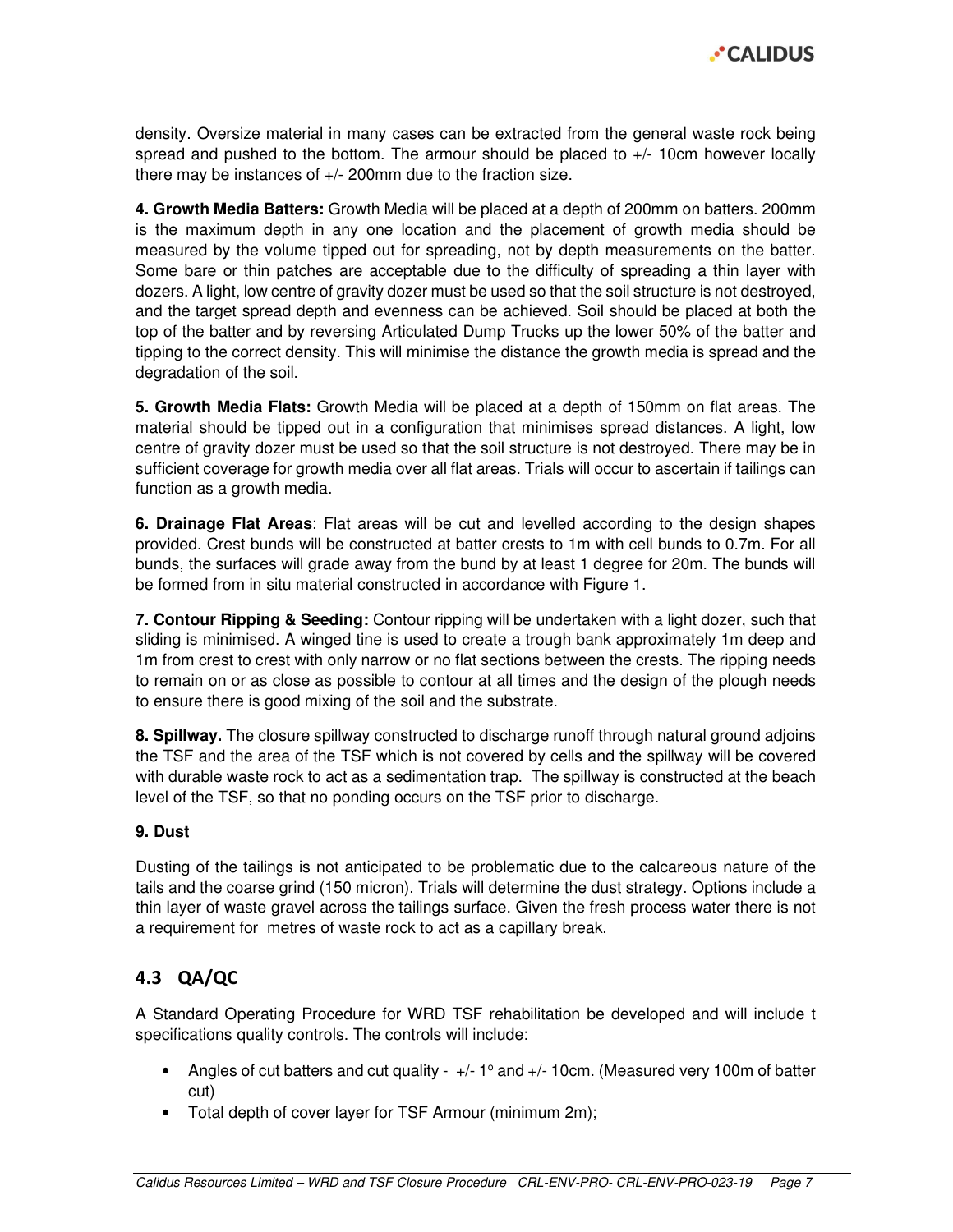

- Water shedding grade of cover over NAZ (1 degree or greater);
- Depth of soil cover (Max 0.2m in any one location);
- Top Sections +/- 0.5m across entire top finished
- Crest and Cell bunds +/- 0.1m from level across length
- Backslope away from crest bunds for 10-20m at 2.5-5°;

It will be assigned to the Mining Manager to approve set outs and carry out and record these checks on a weekly basis where closure works are occurring

#### 4.4 Adaptive Management

This closure document is a live document and will updated throughout the life of the project. Trials of direct vegetation, ongoing feedback from the regulator and industry peer group will assist Calidus in meeting objectives of Mine Closure.

## 5 Monitoring

The objective of this, WRD and TSF Closure Procedure is to ensure that the constructed landforms are safe, stable, non-polluting and ecologically sustainable.

Landform monitoring will include revegetation performance monitoring and erosional stability monitoring. These methods may be ground based methods, remote sensing methods, or a combination of both. Once developed they will be consistent with good practice.

## 6 Reporting

Monitoring reports will be provided to the State and Commonwealth Governments as annual reporting requirements.

#### 6.1 Annual Review

An Annual Monitoring Report will be developed with the results of the monitoring programs across the WGP. This report will outline the monitoring data captured during the reporting period and the analysis required to report compliance against management targets and conditioned environmental objectives.

#### 6.2 Annual Environment Monitoring Report

An Annual Environmental Monitoring Report (AEMR) will be submitted in accordance with the relevant licence conditions once the WGP is approved and a licence is issued.